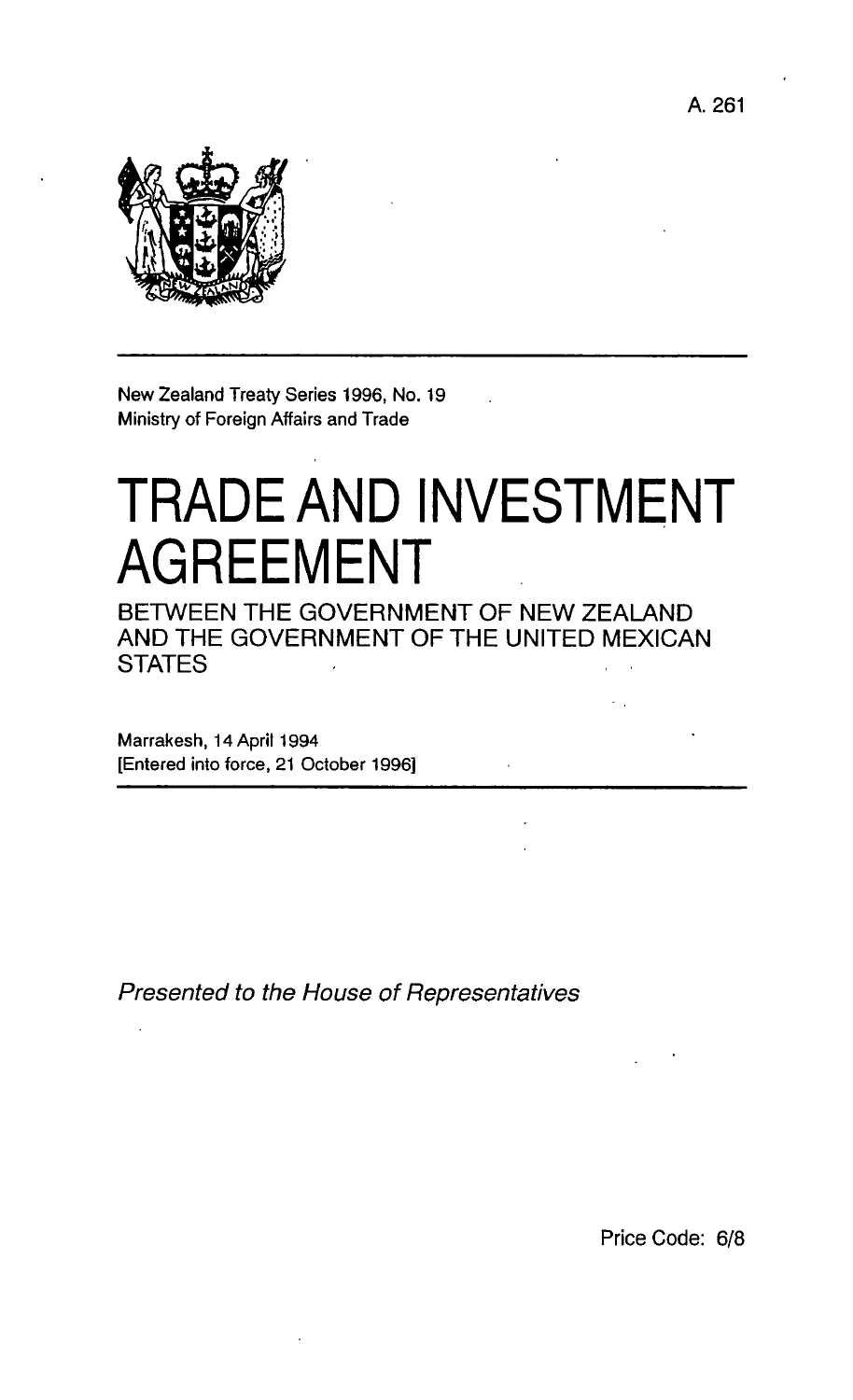### **TRADE AND INVESTMENT AGREEMENT BETWEEN THE GOVERNMENT OF NEW ZEALAND**  AND THE **GOVERNMENT OF THE UNITED MEXICAN STATES**

# **PREAMBLE**

The Government of New Zealand and the Government of the United Mexican States, hereinafter referred to as the Parties:

Desiring to enhance their friendship and spirit of cooperation and to further develop and strengthen trade and investment relations between the two countries;

Recognizing the mutual benefits that can be obtained from developing long term and stable trading and investment relationships;

Acknowledging their membership in the General Agreement on Tariffs and Trade (hereinafter referred to as the GATT);

Emphasizing their shared commitment to the successful implementation of the Uruguay Round of Multilateral Trade Negotiations;

Reaffirming the importance of promoting a more liberal and predictable environment for international trade and investment;

Considering the need to facilitate greater access to their respective markets and to avoid the establishment of new barriers to trade and investment;

Convinced of the essential role of private investment, both domestic and foreign, in furthering growth, creating jobs, expanding trade, improving technology and enhancing economic development;

Recognizing that foreign direct investment confers positive benefits on each country;

Seeking to establish an appropriate framework to consult on trade and investment related matters;

Believing that the establishment of a bilateral consultative mechanism will enhance economic cooperation between their countries;

HAVE AGREED as follows: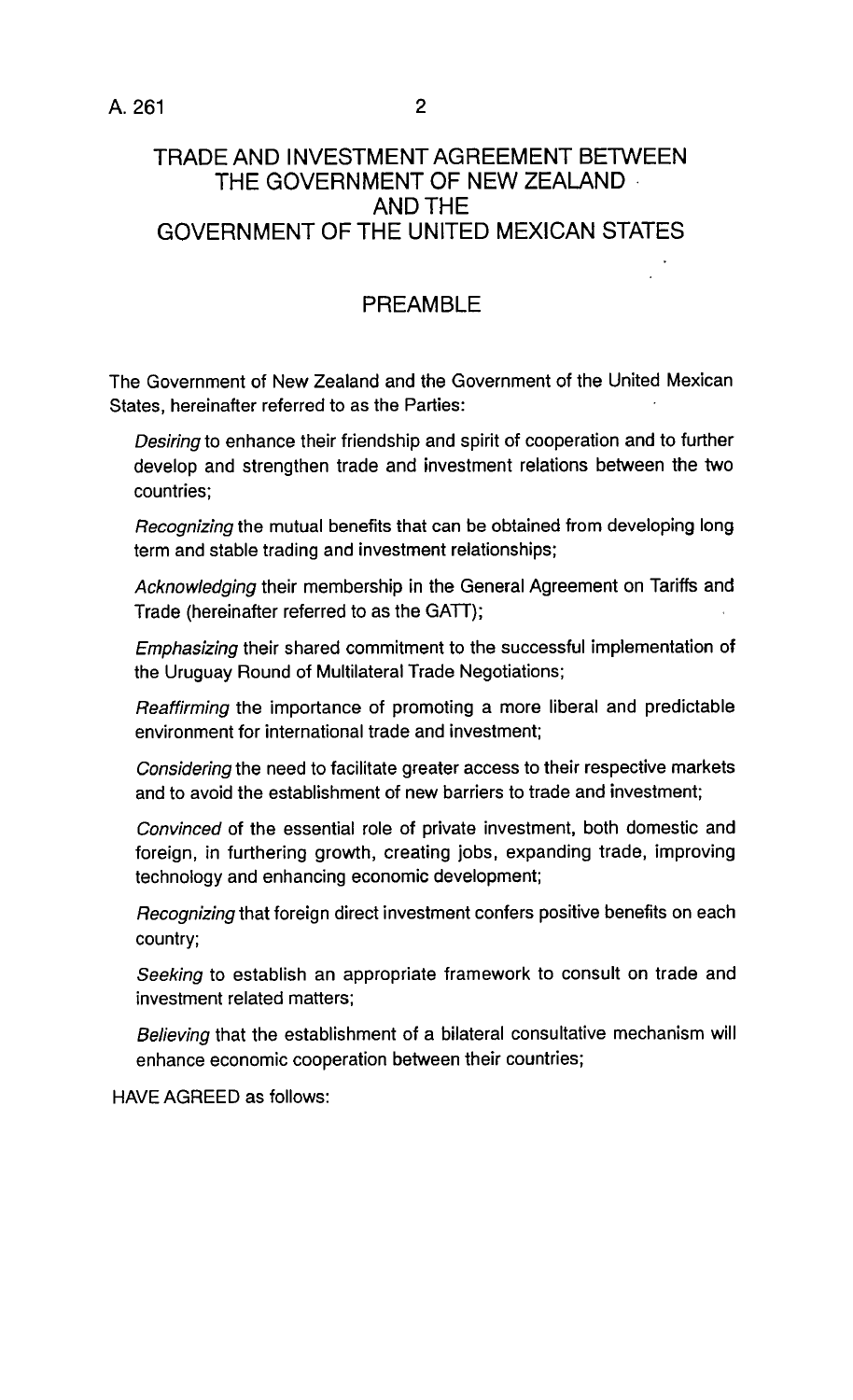#### **ARTICLE 1**

#### COMMISSION ON TRADE AND INVESTMENT

1. The Parties hereby establish a Commission on Trade and Investment (hereinafter referred to as the Commission) comprising the Ministerial level representatives of the Parties responsible for international trade or their designated deputies.

- 2. The Commission shall convene once a year, unless otherwise agreed.
- 3. The Commission shall:

À

- (a) promote and encourage closer economic cooperation between the Parties:
- (b) monitor and review trade and investment relations between the Parties and identify and promote opportunities for expanding such trade and investment relations; and
- (c) serve as a forum for consultations between the Parties on specific bilateral trade and investment issues.

Private sector representatives may be invited to attend as advisers to the Commission meetings whenever both Parties agree that it is appropriate.

# $\mathcal{L}$

# ARTICLE 2

#### **COOPERATION**

The Commission shall promote cooperation between the Parties by means such as:

- (a) the organization of business meetings, trade missions, trade and industrial fairs and exhibitions and talks promoting bilateral trade and investment;
- (b) the exchange of:
	- (i) trade and investment information and statistics;
	- (ii) information related to industrial, commercial, sanitary and phytosanitary and other standards regarding goods and services traded between the two countries or with potential of being traded;
- (c) the provision of market surveys or other economic information by specialized institutions on foreign trade or international finance;
- (d) the investigation of the factors affecting bilateral trade and investment, with the aim of suggesting action that would improve the terms and conditions of access to the markets of the parties;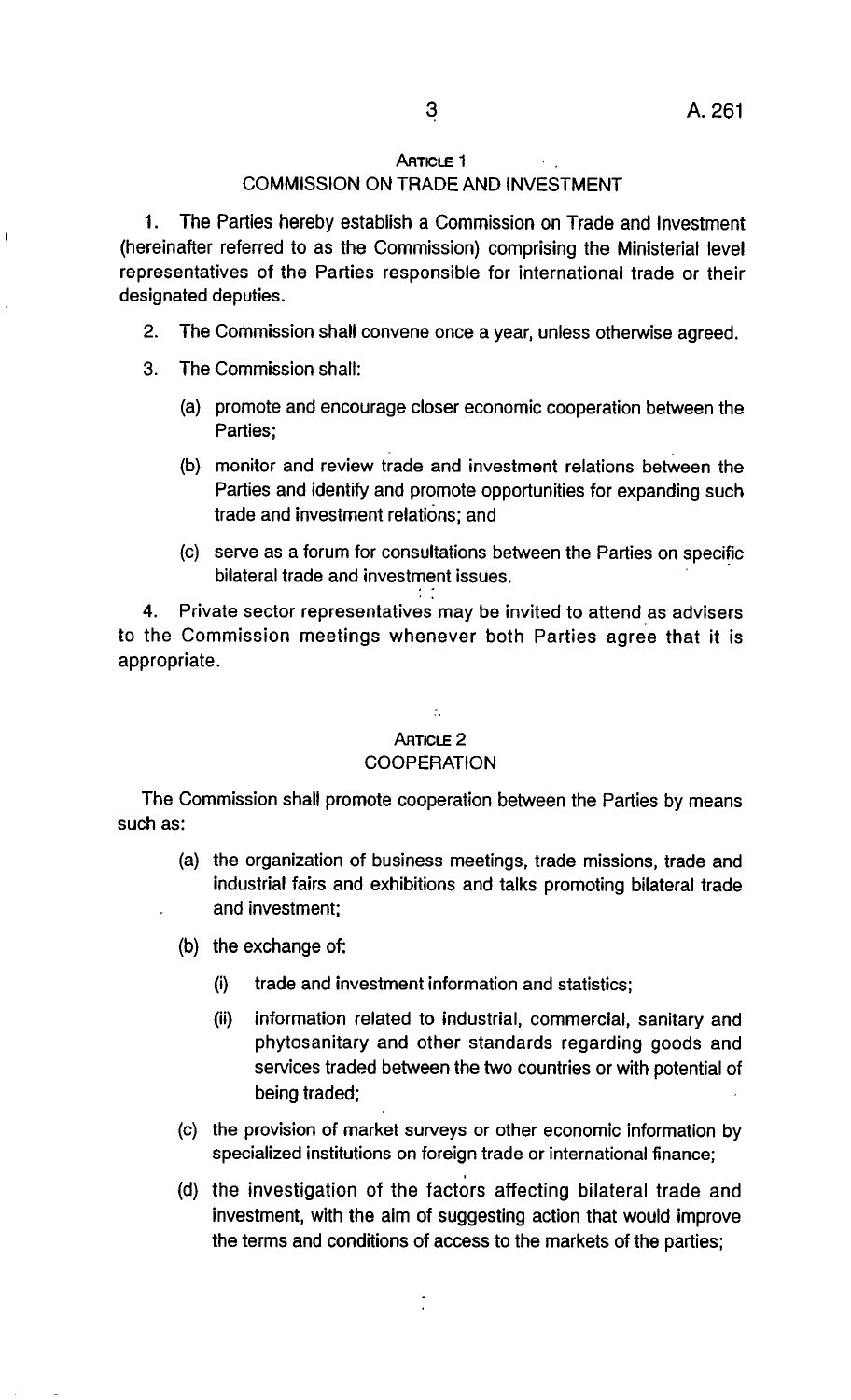A. 261 4

- (e) the identification and solution of the problems that hamper the effectiveness of bilateral economic cooperation; and
- (f) the review of multilateral and regional trade developments of common interest

in order to identify products or services with export potential or areas for investment or other economic cooperation and to facilitate trade between the Parties.

#### ARTICLE 3

#### AGENDA OF THE COMMISSION

1. At its first session, the Commission shall consider the matters included in the "Immediate Action Agenda" set out in Annex 3.1.

2. The agenda for subsequent meetings of the Commission shall comprise the matters included in the "Immediate Action Agenda" and any additional issues affecting the trade and investment interests of either Party that are submitted by that Party for inclusion in the agenda.

3. The Commission may establish joint working groups to facilitate the work of the Commission.

#### **ARTICLE 4 CONSULTATIONS**

1. The Parties may consult at any time, at the request of either of them, on any matter affecting the operation or application of this Agreement or on trade or investment relations between them.

2. A request for consultations shall be accompanied by a written explanation of the subject to be discussed and consultations shall be held within thirty days of the request unless the requesting Party agrees to a later date.

3. The Parties may consult, regularly, on issues of mutual interest and concern which arise in multilateral discussions on trade and investment matters.

#### ARTICLE 5

#### GENERAL AGREEMENT ON TARIFFS AND TRADE

The Parties confirm that their rights and obligations as contracting parties to the GATT shall continue to govern trade relations between them. Nothing in this Agreement shall prejudice the rights and obligations of either Party under the GATT.

#### **ARTICLE 6** AMENDMENTS

1. The Parties may agree on any modification of or addition to this Agreement, including to broaden its scope.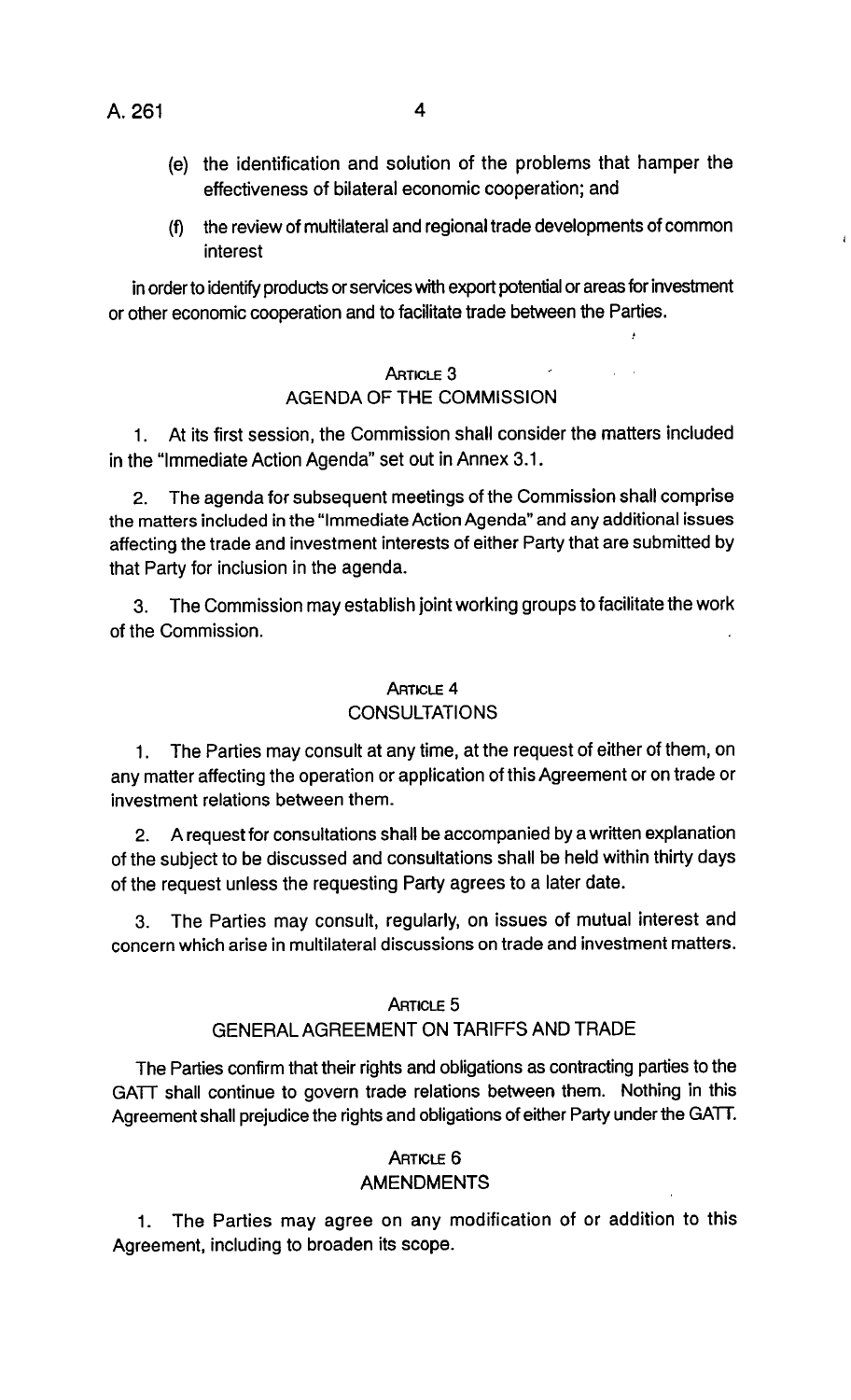2. When so agreed, and approved in accordance with the applicable legal procedures of the Parties, a modification or addition shall constitute an integral part of this Agreement.  $\mathcal{L}$ 

#### ARTICLE 7 TOKELAU

This Agreement shall not apply to Tokelau, unless the Parties exchange notes agreeing to the terms on which it shall so apply.

#### ARTICLE 8 ENTRY INTO FORCE

This Agreement shall enter into force on the date of the exchange of written notifications certifying the completion of necessary legal procedures by each Party.1

#### ARTICLE 9

#### WITHDRAWAL

This Agreement shall remain in force for a period of five years from the date of its entry into force. Thereafter it shall continue in force until the expiration of 180 days from the date on which one Party informs the other in writing of its intention to terminate the Agreement.

#### ARTICLE 10 ANNEXES

The Annex to this Agreement constitutes an integral part of this Agreement.

IN WITNESS WHEREOF, the undersigned, being duly authorized by their respective Governments, have signed this Agreement, the English and Spanish texts of which are equally authentic. .

Done in duplicate at Marrakesh on this 14th day of April nineteen hundred and ninety four.

FOR THE GOVERNMENT OF NEW ZEALAND PHILIP BURDON MINISTER OF COMMERCE

 $\vdots$ 

ł

FOR THE GOVERNMENT OF THE UNITED MEXICAN STATES JAIME SERRA PUCHE SECRETARY OF TRADE AND INDUSTRIAL DEVELOPMENT

INotes exchanged 3 September 1996 and 21 October 1996.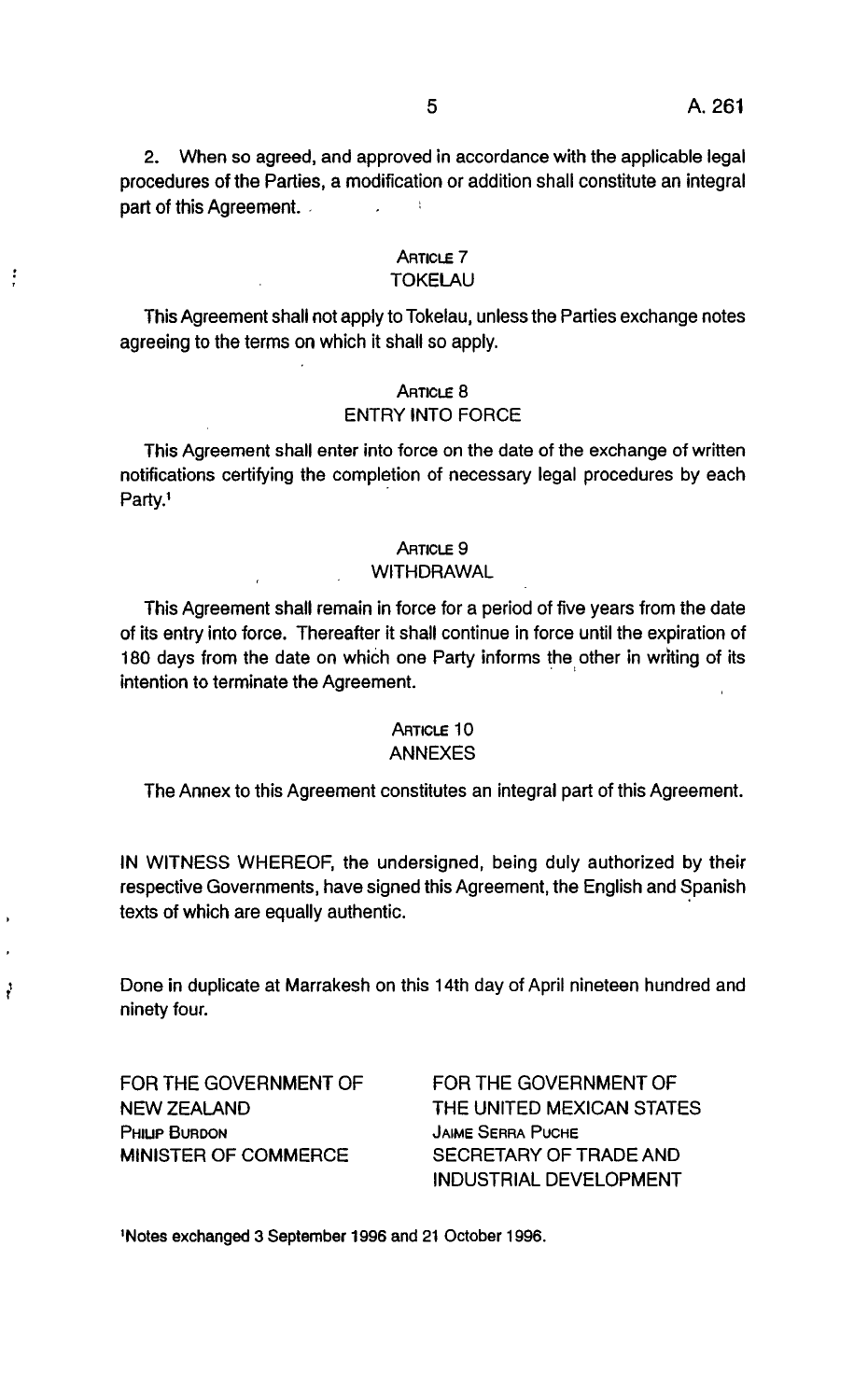## ANNEX 3.1

## **IMMEDIATE ACTION AGENDA**

1. The Commission shall meet within 120 days of the entry into force of the Agreement to consider an "Immediate Action Agenda" comprising the following matters:

- (a) implementation of the Uruguay Round. Review of bilateral issues;
- (b) market access issues, including tariff and non-tariff measures in all sectors of interest to the Parties, in particular agriculture;
- (c) standards related issues and sanitary and phytosanitary issues relevant to trade between the Parties;
- (d) services and investment issues of mutual interest to the Parties; and
- (e) multilateral and regional trade issues and related developments of mutual interest.

2. The inclusion of matters in this "Immediate Action Agenda" does not limit the ability of either Party to request consultations under Article 4 of the Agreement, nor does it prejudice the raising of new issues in the future.